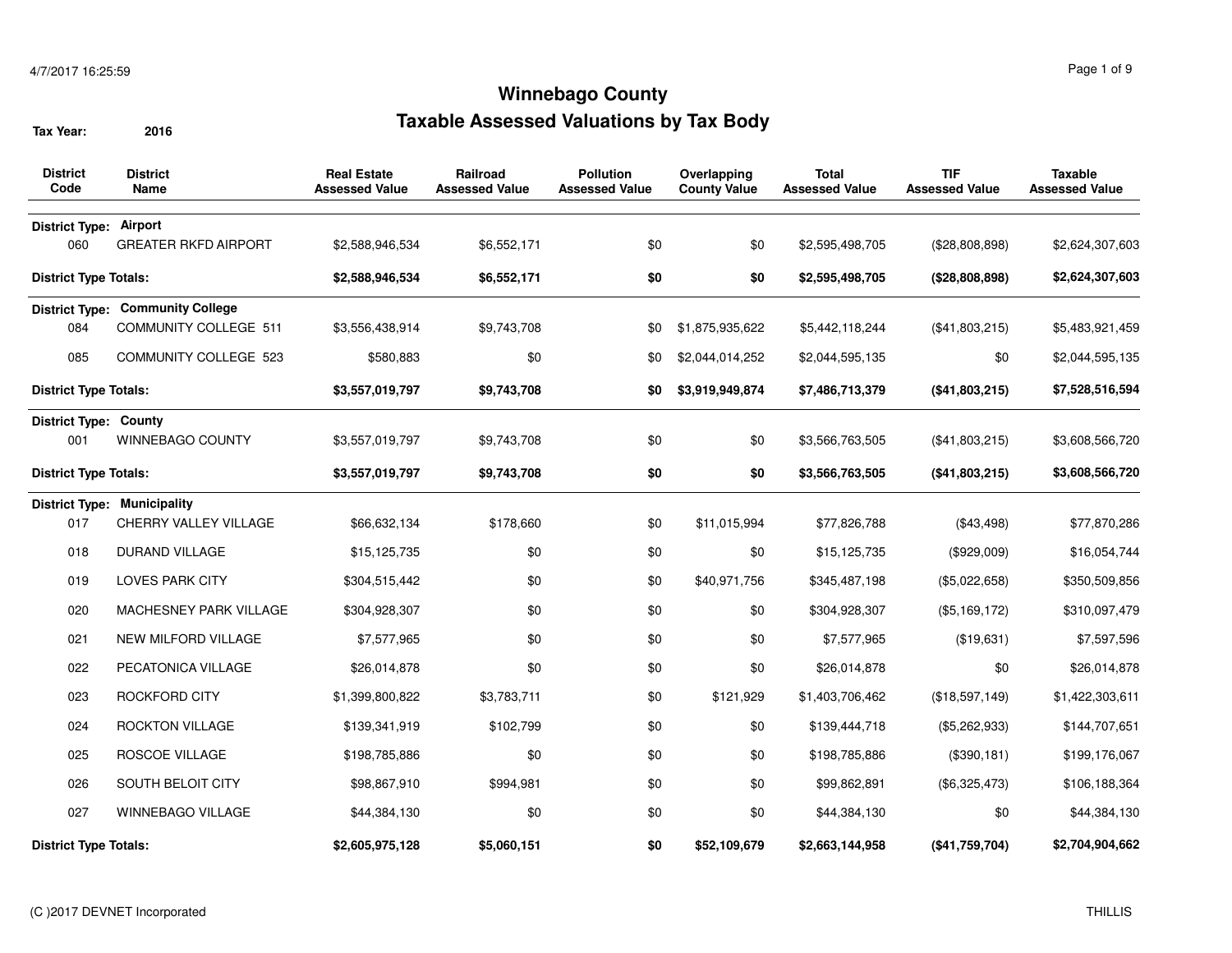| <b>District</b><br>Code      | <b>District</b><br><b>Name</b>        | <b>Real Estate</b><br><b>Assessed Value</b> | <b>Railroad</b><br><b>Assessed Value</b> | <b>Pollution</b><br><b>Assessed Value</b> | Overlapping<br><b>County Value</b> | <b>Total</b><br><b>Assessed Value</b> | <b>TIF</b><br><b>Assessed Value</b> | Taxable<br><b>Assessed Value</b> |
|------------------------------|---------------------------------------|---------------------------------------------|------------------------------------------|-------------------------------------------|------------------------------------|---------------------------------------|-------------------------------------|----------------------------------|
|                              | <b>District Type: Forest Preserve</b> |                                             |                                          |                                           |                                    |                                       |                                     |                                  |
| 002                          | <b>FOREST PRESERVE</b>                | \$3,557,019,797                             | \$9,743,708                              | \$0                                       | \$0                                | \$3,566,763,505                       | (\$41,803,215)                      | \$3,608,566,720                  |
| <b>District Type Totals:</b> |                                       | \$3,557,019,797                             | \$9,743,708                              | \$0                                       | \$0                                | \$3,566,763,505                       | (\$41,803,215)                      | \$3,608,566,720                  |
|                              | <b>District Type: Fire District</b>   |                                             |                                          |                                           |                                    |                                       |                                     |                                  |
| 030                          | <b>BLACKHAWK FIRE</b>                 | \$38,246,247                                | \$304,915                                | \$0                                       | \$0                                | \$38,551,162                          | \$0                                 | \$38,551,162                     |
| 031                          | <b>CHERRY VALLEY FIRE</b>             | \$292,853,724                               | \$985,287                                | \$0                                       | \$11,015,994                       | \$304,855,005                         | (\$41,340)                          | \$304,896,345                    |
| 033                          | FIRE 1                                | \$96,100,933                                | \$0                                      | \$0                                       | \$0                                | \$96,100,933                          | (\$929,009)                         | \$97,029,942                     |
| 034                          | <b>GERMAN VALLEY FIRE</b>             | \$1,432,516                                 | \$0                                      | \$0                                       | \$29,738,952                       | \$31,171,468                          | \$0                                 | \$31,171,468                     |
| 035                          | <b>HARLEM-ROSCOE FIRE</b>             | \$641,636,448                               | \$344,889                                | \$0                                       | \$0                                | \$641,981,337                         | (\$3,758,261)                       | \$645,739,598                    |
| 036                          | NEW MILFORD FIRE                      | \$31,262,527                                | \$43,474                                 | \$0                                       | \$7,544,941                        | \$38,850,942                          | (\$61,886)                          | \$38,912,828                     |
| 037                          | NORTH PARK FIRE                       | \$158,681,423                               | \$431,574                                | \$0                                       | \$0                                | \$159,112,997                         | (\$1,804,506)                       | \$160,917,503                    |
| 038                          | <b>NORTHWEST FIRE</b>                 | \$54,541,916                                | \$279,809                                | \$0                                       | \$0                                | \$54,821,725                          | \$0                                 | \$54,821,725                     |
| 039                          | PECATONICA FIRE                       | \$88,021,574                                | \$777,472                                | \$0                                       | \$11,105,605                       | \$99,904,651                          | \$0                                 | \$99,904,651                     |
| 040                          | <b>ROCK RIVER FIRE</b>                | \$2,440,153                                 | \$0                                      | \$0                                       | \$0                                | \$2,440,153                           | \$0                                 | \$2,440,153                      |
| 041                          | <b>ROCKTON FIRE</b>                   | \$206,166,150                               | \$417,280                                | \$0                                       | \$0                                | \$206,583,430                         | (\$5,262,933)                       | \$211,846,363                    |
| 042                          | <b>STILLMAN FIRE</b>                  | \$8,157,126                                 | \$0                                      | \$0                                       | \$81,394,904                       | \$89,552,030                          | \$0                                 | \$89,552,030                     |
| 043                          | <b>WEST SUBURBAN FIRE</b>             | \$21,440,500                                | \$38,874                                 | \$0                                       | \$0                                | \$21,479,374                          | \$0                                 | \$21,479,374                     |
| 044                          | <b>WBSFIRE</b>                        | \$112,516,183                               | \$898,709                                | \$0                                       | \$0                                | \$113,414,892                         | \$0                                 | \$113,414,892                    |
| <b>District Type Totals:</b> |                                       | \$1,753,497,420                             | \$4,522,283                              | \$0                                       | \$140,800,396                      | \$1,898,820,099                       | (\$11,857,935)                      | \$1,910,678,034                  |
|                              | District Type: Grade School           |                                             |                                          |                                           |                                    |                                       |                                     |                                  |
| 071                          | KINNIKINNICK SD #131                  | \$300,603,503                               | \$85,354                                 | \$0                                       | \$268,366                          | \$300,957,223                         | (\$390, 181)                        | \$301,347,404                    |
| 072                          | PRAIRIE HILL SCH DIST 133             | \$117,560,713                               | \$0                                      | \$0                                       | \$0                                | \$117,560,713                         | \$0                                 | \$117,560,713                    |
| 073                          | SHIRLAND SCHOOL DIST 134              | \$29,057,478                                | \$0                                      | \$0                                       | \$0                                | \$29,057,478                          | \$0                                 | \$29,057,478                     |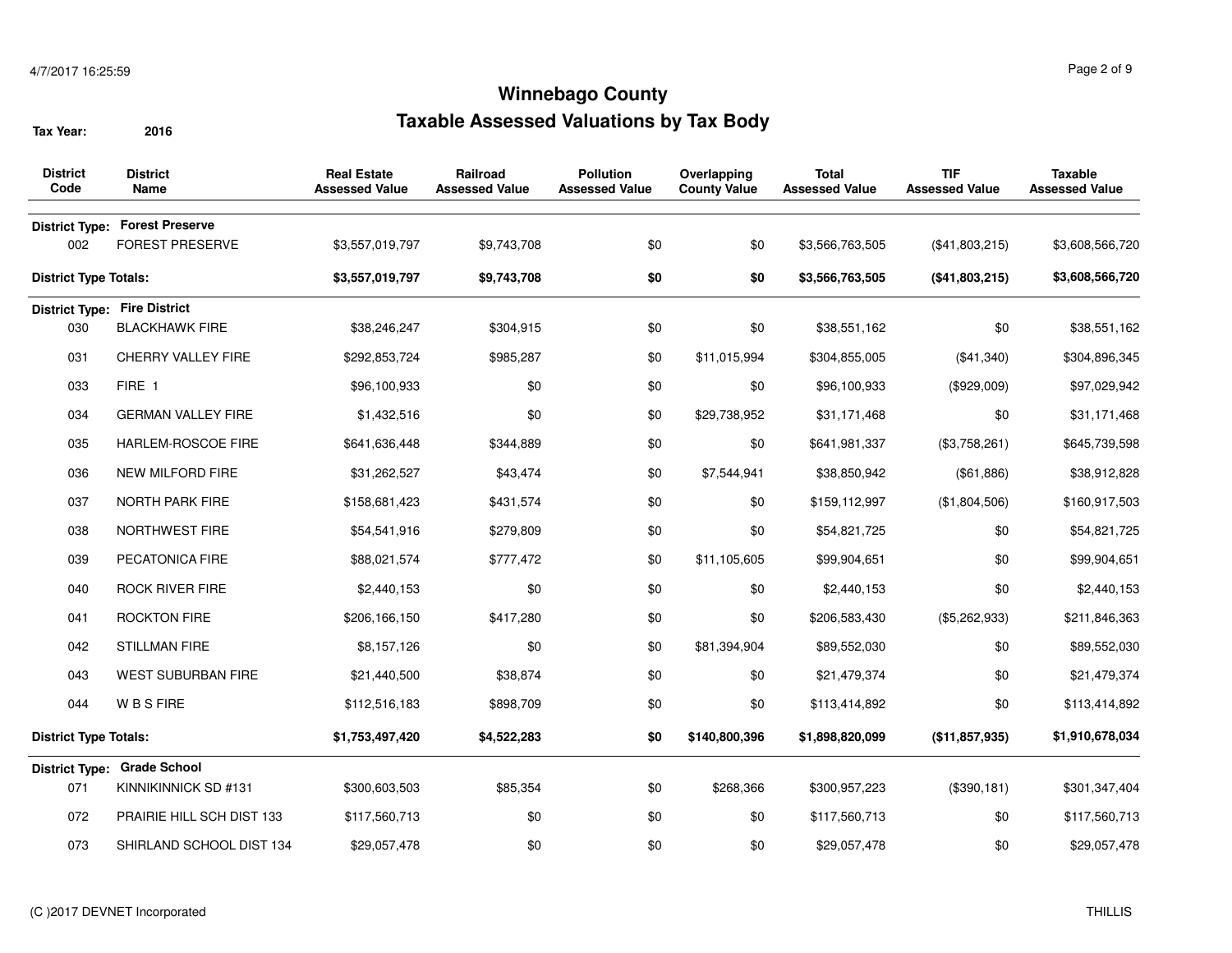| <b>District</b><br>Code         | <b>District</b><br><b>Name</b>         | <b>Real Estate</b><br><b>Assessed Value</b> | <b>Railroad</b><br><b>Assessed Value</b> | <b>Pollution</b><br><b>Assessed Value</b> | Overlapping<br><b>County Value</b> | <b>Total</b><br><b>Assessed Value</b> | <b>TIF</b><br><b>Assessed Value</b> | <b>Taxable</b><br><b>Assessed Value</b> |
|---------------------------------|----------------------------------------|---------------------------------------------|------------------------------------------|-------------------------------------------|------------------------------------|---------------------------------------|-------------------------------------|-----------------------------------------|
| <b>District Type:</b>           | <b>Grade School</b>                    |                                             |                                          |                                           |                                    |                                       |                                     |                                         |
| 074                             | ROCKTON SCHOOL DIST 140                | \$209,039,188                               | \$388,083                                | \$0                                       | \$0                                | \$209,427,271                         | (\$5,262,933)                       | \$214,690,204                           |
| <b>District Type Totals:</b>    |                                        | \$656,260,882                               | \$473,437                                | \$0                                       | \$268,366                          | \$657,002,685                         | (\$5,653,114)                       | \$662,655,799                           |
|                                 | District Type: High School             |                                             |                                          |                                           |                                    |                                       |                                     |                                         |
| 077                             | HONONEGAH HIGH SD #207                 | \$656,260,882                               | \$473,437                                | \$0                                       | \$268,366                          | \$657,002,685                         | (\$5,653,114)                       | \$662,655,799                           |
| <b>District Type Totals:</b>    |                                        | \$656,260,882                               | \$473,437                                | \$0                                       | \$268,366                          | \$657,002,685                         | (\$5,653,114)                       | \$662,655,799                           |
|                                 | <b>District Type: Library District</b> |                                             |                                          |                                           |                                    |                                       |                                     |                                         |
| 054                             | <b>CHERRY VALLEY LIBRARY</b>           | \$238,857,009                               | \$1,049,309                              | \$0                                       | \$11,484,907                       | \$251,391,225                         | (\$103,226)                         | \$251,494,451                           |
| 055                             | NORTH SUBURBAN LIBRARY                 | \$1,098,522,076                             | \$826,221                                | \$0                                       | \$43,855,368                       | \$1,143,203,665                       | (\$10,585,425)                      | \$1,153,789,090                         |
| 056                             | PECATONICA LIBRARY                     | \$83,974,573                                | \$0                                      | \$0                                       | \$12,025,097                       | \$95,999,670                          | \$0                                 | \$95,999,670                            |
| 057                             | <b>TALCOTT FREE LIBRARY</b>            | \$177,632,980                               | \$293,191                                | \$0                                       | \$0                                | \$177,926,171                         | (\$5,262,933)                       | \$183,189,104                           |
| 058                             | WINNEBAGO LIBRARY                      | \$136,990,502                               | \$0                                      | \$0                                       | \$0                                | \$136,990,502                         | \$0                                 | \$136,990,502                           |
| 059                             | ROCKFORD CITY LIBRARY                  | \$1,399,800,822                             | \$3,783,711                              | \$0                                       | \$121,929                          | \$1,403,706,462                       | (\$18,597,149)                      | \$1,422,303,611                         |
| <b>District Type Totals:</b>    |                                        | \$3,135,777,962                             | \$5,952,432                              | \$0                                       | \$67,487,301                       | \$3,209,217,695                       | (\$34,548,733)                      | \$3,243,766,428                         |
| <b>District Type: Libraries</b> |                                        |                                             |                                          |                                           |                                    |                                       |                                     |                                         |
| 061                             | SOUTH BELOIT CITY LIBRARY              | \$98,867,910                                | \$994,981                                | \$0                                       | \$0                                | \$99,862,891                          | (\$6,325,473)                       | \$106,188,364                           |
| <b>District Type Totals:</b>    |                                        | \$98,867,910                                | \$994,981                                | \$0                                       | \$0                                | \$99,862,891                          | (\$6,325,473)                       | \$106,188,364                           |
|                                 | District Type: Multi-Township Dist     |                                             |                                          |                                           |                                    |                                       |                                     |                                         |
| 101                             | BU/HA MULTI TOWNSHIP                   | \$37,104,115                                | \$0                                      | \$0                                       | \$0                                | \$37,104,115                          | \$0                                 | \$37,104,115                            |
| 102                             | DU/LA MULTI TOWNSHIP                   | \$67,788,991                                | \$0                                      | \$0                                       | \$0                                | \$67,788,991                          | (\$929,009)                         | \$68,718,000                            |
| 124                             | PE/SE MULTI TOWNSHIP                   | \$88,934,786                                | \$0                                      | \$0                                       | \$0                                | \$88,934,786                          | \$0                                 | \$88,934,786                            |
| <b>District Type Totals:</b>    |                                        | \$193,827,892                               | \$0                                      | \$0                                       | \$0                                | \$193,827,892                         | (\$929,009)                         | \$194,756,901                           |
|                                 | <b>District Type: Park District</b>    |                                             |                                          |                                           |                                    |                                       |                                     |                                         |
| 046                             | ROCKFORD PARK DISTRICT                 | \$2,007,778,502                             | \$4,783,591                              | \$0                                       | \$34,065,938                       | \$2,046,628,031                       | (\$23,565,959)                      | \$2,070,193,990                         |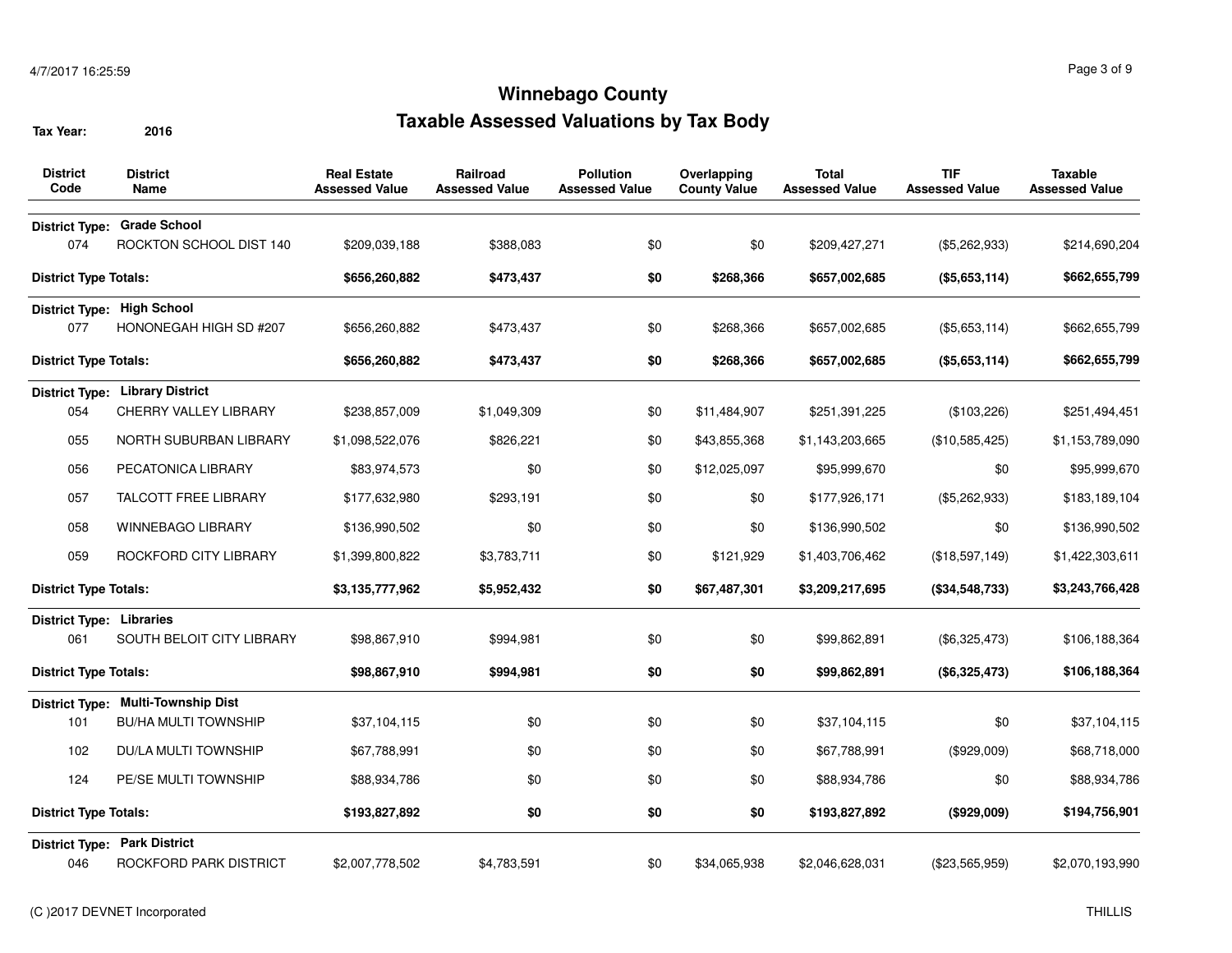| <b>District</b><br>Code      | <b>District</b><br>Name             | <b>Real Estate</b><br><b>Assessed Value</b> | Railroad<br><b>Assessed Value</b> | <b>Pollution</b><br><b>Assessed Value</b> | Overlapping<br><b>County Value</b> | <b>Total</b><br><b>Assessed Value</b> | <b>TIF</b><br><b>Assessed Value</b> | <b>Taxable</b><br><b>Assessed Value</b> |
|------------------------------|-------------------------------------|---------------------------------------------|-----------------------------------|-------------------------------------------|------------------------------------|---------------------------------------|-------------------------------------|-----------------------------------------|
|                              | <b>District Type: Park District</b> |                                             |                                   |                                           |                                    |                                       |                                     |                                         |
| 047                          | <b>SUMNER PARK</b>                  | \$73,093,919                                | \$0                               | \$0                                       | \$0                                | \$73,093,919                          | \$0                                 | \$73,093,919                            |
| 048                          | WINNEBAGO PARK DISTRICT             | \$89,321,088                                | \$775,042                         | \$0                                       | \$0                                | \$90,096,130                          | \$0                                 | \$90,096,130                            |
| 049                          | <b>SEWARD PARK DISTRICT</b>         | \$15,840,867                                | \$901,139                         | \$0                                       | \$0                                | \$16,742,006                          | \$0                                 | \$16,742,006                            |
| <b>District Type Totals:</b> |                                     | \$2,186,034,376                             | \$6,459,772                       | \$0                                       | \$34,065,938                       | \$2,226,560,086                       | (\$23,565,959)                      | \$2,250,126,045                         |
|                              | <b>District Type: Road District</b> |                                             |                                   |                                           |                                    |                                       |                                     |                                         |
| 110                          | <b>BURRITT TWSP ROAD</b>            | \$23,816,519                                | \$0                               | \$0                                       | \$0                                | \$23,816,519                          | \$0                                 | \$23,816,519                            |
| 111                          | CHERRY VALLEY TWSP ROAD             | \$256,215,862                               | \$1,650,291                       | \$0                                       | \$0                                | \$257,866,153                         | (\$24, 145)                         | \$257,890,298                           |
| 112                          | DURAND TWSP ROAD                    | \$35,381,244                                | \$0                               | \$0                                       | \$0                                | \$35,381,244                          | (\$929,009)                         | \$36,310,253                            |
| 113                          | <b>HARLEM TWSP ROAD</b>             | \$545,718,048                               | \$0                               | \$0                                       | \$0                                | \$545,718,048                         | (\$6,022,096)                       | \$551,740,144                           |
| 114                          | <b>HARRISON TWSP ROAD</b>           | \$13,287,596                                | \$0                               | \$0                                       | \$0                                | \$13,287,596                          | \$0                                 | \$13,287,596                            |
| 115                          | <b>LAONA TWSP ROAD</b>              | \$32,407,747                                | \$0                               | \$0                                       | \$0                                | \$32,407,747                          | \$0                                 | \$32,407,747                            |
| 116                          | OWEN TWSP ROAD                      | \$79,358,344                                | \$360,102                         | \$0                                       | \$0                                | \$79,718,446                          | \$0                                 | \$79,718,446                            |
| 117                          | PECATONICA TWSP ROAD                | \$65,838,540                                | \$0                               | \$0                                       | \$0                                | \$65,838,540                          | \$0                                 | \$65,838,540                            |
| 118                          | ROCKFORD TWSP ROAD                  | \$1,715,563,405                             | \$4,541,778                       | \$0                                       | \$0                                | \$1,720,105,183                       | (\$22,849,378)                      | \$1,742,954,561                         |
| 119                          | ROCKTON TWSP ROAD                   | \$228,351,633                               | \$886,269                         | \$0                                       | \$0                                | \$229,237,902                         | (\$9,994,288)                       | \$239,232,190                           |
| 120                          | ROSCOE TWSP ROAD                    | \$427,091,127                               | \$629,087                         | \$0                                       | \$0                                | \$427,720,214                         | (\$1,984,299)                       | \$429,704,513                           |
| 121                          | SEWARD TWSP ROAD                    | \$23,096,246                                | \$901,139                         | \$0                                       | \$0                                | \$23,997,385                          | \$0                                 | \$23,997,385                            |
| 122                          | SHIRLAND TWSP ROAD                  | \$21,572,398                                | \$0                               | \$0                                       | \$0                                | \$21,572,398                          | \$0                                 | \$21,572,398                            |
| 123                          | WINNEBAGO TWSP ROAD                 | \$89,321,088                                | \$775,042                         | \$0                                       | \$0                                | \$90,096,130                          | \$0                                 | \$90,096,130                            |
| <b>District Type Totals:</b> |                                     | \$3,557,019,797                             | \$9,743,708                       | \$0                                       | \$0                                | \$3,566,763,505                       | (\$41,803,215)                      | \$3,608,566,720                         |
| <b>District Type:</b>        | <b>Sanitary Districts</b>           |                                             |                                   |                                           |                                    |                                       |                                     |                                         |
| 050                          | <b>DURAND SANITARY</b>              | \$13,755,770                                | \$0                               | \$0                                       | \$0                                | \$13,755,770                          | (\$929,009)                         | \$14,684,779                            |
| 051                          | ROCK RIVER WATER REC                | \$2,372,086,217                             | \$5,101,328                       | \$0                                       | \$0                                | \$2,377,187,545                       | (\$28,220,966)                      | \$2,405,408,511                         |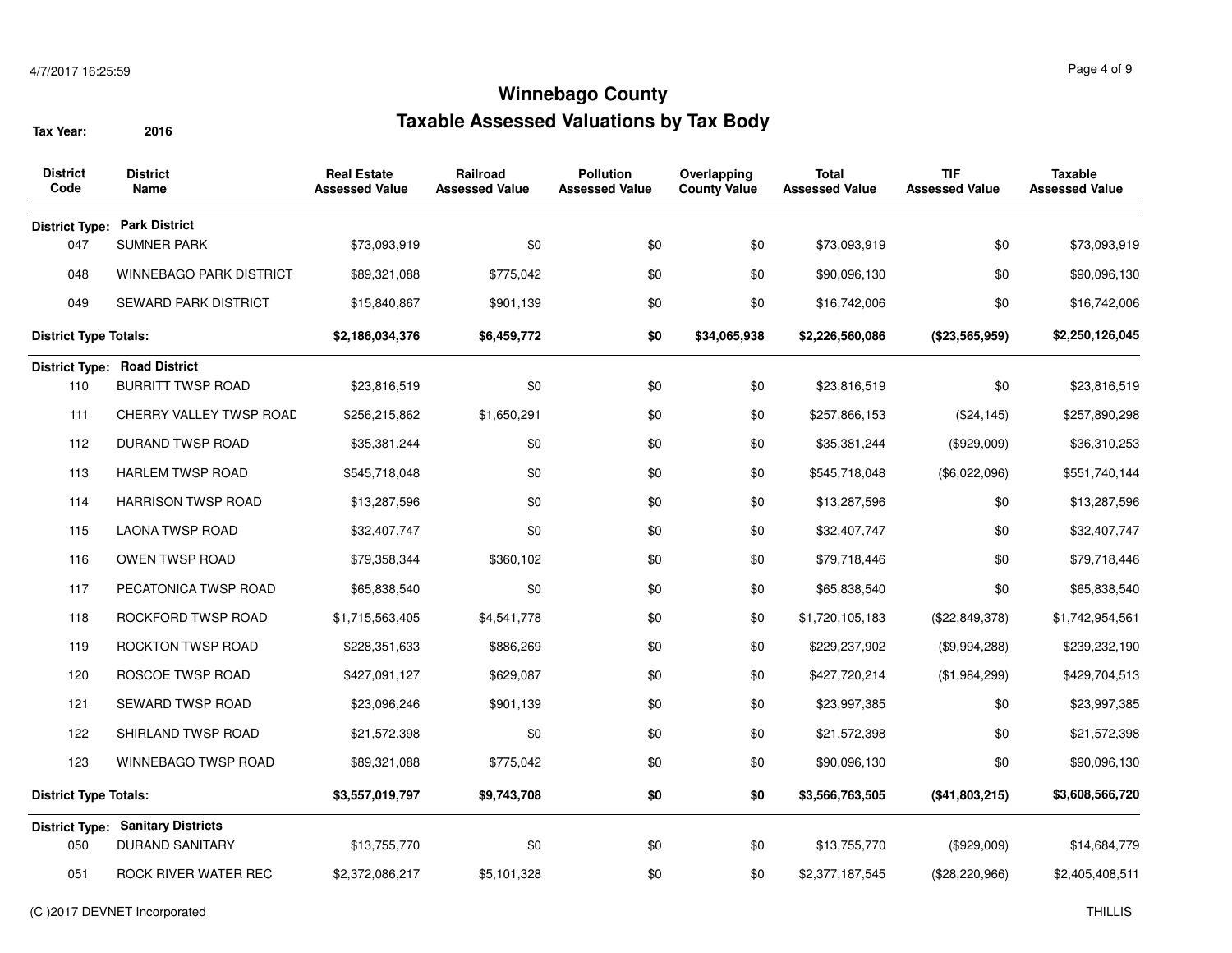| <b>District</b><br>Code      | <b>District</b><br><b>Name</b>               | <b>Real Estate</b><br><b>Assessed Value</b> | <b>Railroad</b><br><b>Assessed Value</b> | <b>Pollution</b><br><b>Assessed Value</b> | Overlapping<br><b>County Value</b> | <b>Total</b><br><b>Assessed Value</b> | <b>TIF</b><br><b>Assessed Value</b> | <b>Taxable</b><br><b>Assessed Value</b> |
|------------------------------|----------------------------------------------|---------------------------------------------|------------------------------------------|-------------------------------------------|------------------------------------|---------------------------------------|-------------------------------------|-----------------------------------------|
| <b>District Type:</b><br>053 | <b>Sanitary Districts</b><br>SEWARD SANITARY | \$4,069,521                                 | \$80,177                                 | \$0                                       | \$0                                | \$4,149,698                           | \$0                                 | \$4,149,698                             |
| <b>District Type Totals:</b> |                                              | \$2,389,911,508                             | \$5,181,505                              | \$0                                       | \$0                                | \$2,395,093,013                       | (\$29,149,975)                      | \$2,424,242,988                         |
|                              | <b>District Type: Special Districts</b>      |                                             |                                          |                                           |                                    |                                       |                                     |                                         |
| 062                          | RKFD - WINN DRAINAGE                         | \$9,396,254                                 | \$0                                      | \$0                                       | \$0                                | \$9,396,254                           | \$0                                 | \$9,396,254                             |
| 109                          | <b>COUNTRY OAKS SSA</b>                      | \$314,289                                   | \$0                                      | \$0                                       | \$0                                | \$314,289                             | \$0                                 | \$314,289                               |
| 136                          | <b>HARVEST HILLS SSA</b>                     | \$3,083,290                                 | \$0                                      | \$0                                       | \$0                                | \$3,083,290                           | \$0                                 | \$3,083,290                             |
| 155                          | PERRYVILLE ROAD SSA                          | \$0                                         | \$0                                      | \$0                                       | \$0                                | \$0                                   | \$0                                 | \$0                                     |
| 156                          | OLDE RIVER RIDGE PLAT 6 SS                   | \$3,365                                     | \$0                                      | \$0                                       | \$0                                | \$3,365                               | \$0                                 | \$3,365                                 |
| 158                          | <b>I-39 BAXTER ROAD SSA</b>                  | \$0                                         | \$0                                      | \$0                                       | \$0                                | \$0                                   | \$0                                 | \$0                                     |
| 160                          | SOUTH BELOIT SSA 1                           | \$11,080                                    | \$0                                      | \$0                                       | \$0                                | \$11,080                              | \$0                                 | \$11,080                                |
| 161                          | SOUTH BELOIT SSA 2                           | \$0                                         | \$0                                      | \$0                                       | \$0                                | \$0                                   | \$0                                 | \$0                                     |
| 162                          | SOUTH BELOIT SSA 3                           | \$0                                         | \$0                                      | \$0                                       | \$0                                | \$0                                   | \$0                                 | \$0                                     |
| 163                          | SOUTH BELOIT SSA 4                           | \$0                                         | \$0                                      | \$0                                       | \$0                                | \$0                                   | \$0                                 | \$0                                     |
| <b>District Type Totals:</b> |                                              | \$12,808,278                                | \$0                                      | \$0                                       | \$0                                | \$12,808,278                          | \$0                                 | \$12,808,278                            |
|                              | District Type: Street Light Dist             |                                             |                                          |                                           |                                    |                                       |                                     |                                         |
| 064                          | LINCOLN-ACRES STREET LIG                     | \$570,020                                   | \$0                                      | \$0                                       | \$0                                | \$570,020                             | \$0                                 | \$570,020                               |
| 065                          | <b>WASHINGTON PARK STREET</b>                | \$1,402,804                                 | \$0                                      | \$0                                       | \$0                                | \$1,402,804                           | \$0                                 | \$1,402,804                             |
| <b>District Type Totals:</b> |                                              | \$1,972,824                                 | \$0                                      | \$0                                       | \$0                                | \$1,972,824                           | \$0                                 | \$1,972,824                             |
|                              | <b>District Type: TIF Districts</b>          |                                             |                                          |                                           |                                    |                                       |                                     |                                         |
| 052                          | <b>PRESTON &amp; CENTRAL TIF</b>             | \$0                                         | \$0                                      | \$0                                       | \$0                                | \$0                                   | \$140,875                           | (\$140, 875)                            |
| 063                          | WESTSIDE TIF #2                              | \$0                                         | \$0                                      | \$0                                       | \$0                                | \$0                                   | \$75,428                            | (\$75,428)                              |
| 066                          | EAST STATE & ALPINE TIF                      | \$0                                         | \$0                                      | \$0                                       | \$0                                | \$0                                   | \$1,036,368                         | (\$1,036,368)                           |
| 067                          | <b>WEST STATE &amp; CENTRAL TIF</b>          | \$0                                         | \$0                                      | \$0                                       | \$0                                | \$0                                   | \$894,325                           | (\$894,325)                             |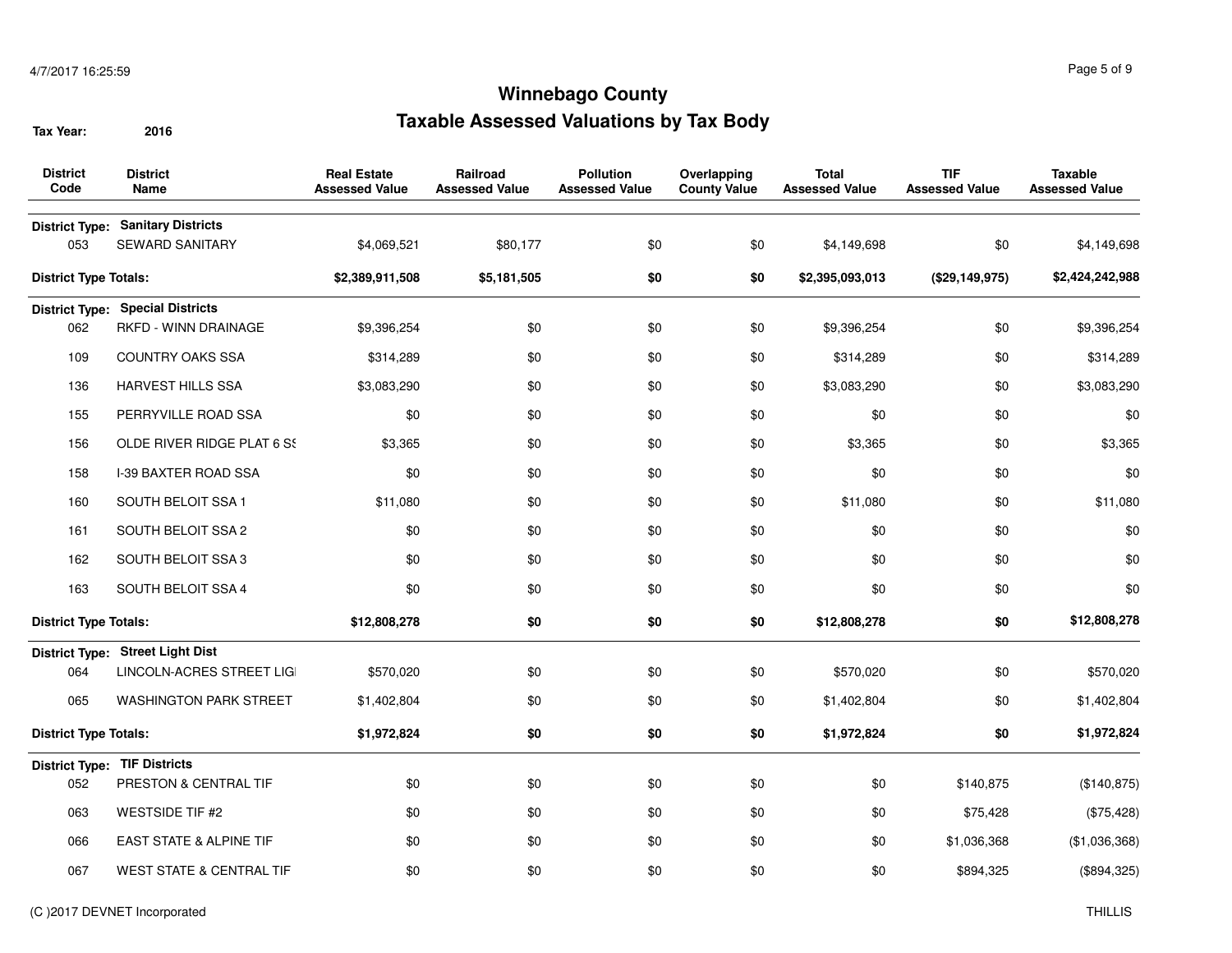| <b>District</b><br>Code | <b>District</b><br>Name             | <b>Real Estate</b><br><b>Assessed Value</b> | Railroad<br><b>Assessed Value</b> | <b>Pollution</b><br><b>Assessed Value</b> | Overlapping<br><b>County Value</b> | <b>Total</b><br><b>Assessed Value</b> | <b>TIF</b><br><b>Assessed Value</b> | <b>Taxable</b><br><b>Assessed Value</b> |
|-------------------------|-------------------------------------|---------------------------------------------|-----------------------------------|-------------------------------------------|------------------------------------|---------------------------------------|-------------------------------------|-----------------------------------------|
| <b>District Type:</b>   | <b>TIF Districts</b>                |                                             |                                   |                                           |                                    |                                       |                                     |                                         |
| 068                     | <b>WEST STATE &amp; KILBURN TIF</b> | \$0                                         | \$0                               | \$0                                       | \$0                                | \$0                                   | \$169,160                           | (\$169, 160)                            |
| 088                     | NORTH MAIN & AUBURN TIF             | \$0                                         | \$0                               | \$0                                       | \$0                                | \$0                                   | \$86,721                            | (\$86,721)                              |
| 089                     | JACKSON SCHOOL TIF                  | \$0                                         | \$0                               | \$0                                       | \$0                                | \$0                                   | \$304,646                           | (\$304, 646)                            |
| 090                     | <b>EASTSIDE TIF</b>                 | \$0                                         | \$0                               | \$0                                       | \$0                                | \$0                                   | \$0                                 | \$0                                     |
| 091                     | <b>WESTSIDE TIF</b>                 | \$0                                         | \$0                               | \$0                                       | \$0                                | \$0                                   | \$0                                 | \$0                                     |
| 092                     | SEVENTH ST TIF                      | \$0                                         | \$0                               | \$0                                       | \$0                                | \$0                                   | \$0                                 | \$0                                     |
| 093                     | NORTH MAIN TIF                      | \$0                                         | \$0                               | \$0                                       | \$0                                | \$0                                   | \$415,844                           | (\$415,844)                             |
| 094                     | <b>GLOBAL TRADE TIF #1</b>          | \$0                                         | \$0                               | \$0                                       | \$0                                | \$0                                   | \$3,244,708                         | (\$3,244,708)                           |
| 098                     | MACHESNEY PARK TIF                  | \$0                                         | \$0                               | \$0                                       | \$0                                | \$0                                   | \$575,584                           | (\$575,584)                             |
| 104                     | SOUTH ROCKFORD TIF                  | \$0                                         | \$0                               | \$0                                       | \$0                                | \$0                                   | \$563,465                           | (\$563,465)                             |
| 105                     | LINCOLNWOOD TIF                     | \$0                                         | \$0                               | \$0                                       | \$0                                | \$0                                   | \$3,861                             | (\$3,861)                               |
| 106                     | DURAND VILLAGE TIF                  | \$0                                         | \$0                               | \$0                                       | \$0                                | \$0                                   | \$929,009                           | (\$929,009)                             |
| 107                     | SPRINGFIELD CORNERS TIF             | \$0                                         | \$0                               | \$0                                       | \$0                                | \$0                                   | \$46,164                            | (\$46, 164)                             |
| 125                     | WAGON WHEEL TIF                     | \$0                                         | \$0                               | \$0                                       | \$0                                | \$0                                   | \$395,886                           | (\$395,886)                             |
| 126                     | <b>RIVER OAKS TIF</b>               | \$0                                         | \$0                               | \$0                                       | \$0                                | \$0                                   | \$66,627                            | (\$66, 627)                             |
| 127                     | <b>GARRISON SCHOOL TIF</b>          | \$0                                         | \$0                               | \$0                                       | \$0                                | \$0                                   | \$113,855                           | (\$113,855)                             |
| 128                     | KISHWAUKEE & HARRISON TI            | \$0                                         | \$0                               | \$0                                       | \$0                                | \$0                                   | \$171,588                           | (\$171,588)                             |
| 129                     | LINCOLNWOOD TIF #2                  | \$0                                         | \$0                               | \$0                                       | \$0                                | \$0                                   | \$10,548                            | (\$10,548)                              |
| 130                     | HOPE VI TIF                         | \$0                                         | \$0                               | \$0                                       | \$0                                | \$0                                   | \$231,963                           | $(\$231,963)$                           |
| 132                     | NORTH 2ND TIF LOVES PARK            | \$0                                         | \$0                               | \$0                                       | \$0                                | \$0                                   | \$1,777,546                         | (\$1,777,546)                           |
| 133                     | <b>GLOBAL TRADE TIF #2</b>          | \$0                                         | \$0                               | \$0                                       | \$0                                | \$0                                   | \$637,761                           | (\$637,761)                             |
| 134                     | ASSISTED LIVING/ RIVER HOL          | \$0                                         | \$0                               | \$0                                       | \$0                                | \$0                                   | \$0                                 | \$0                                     |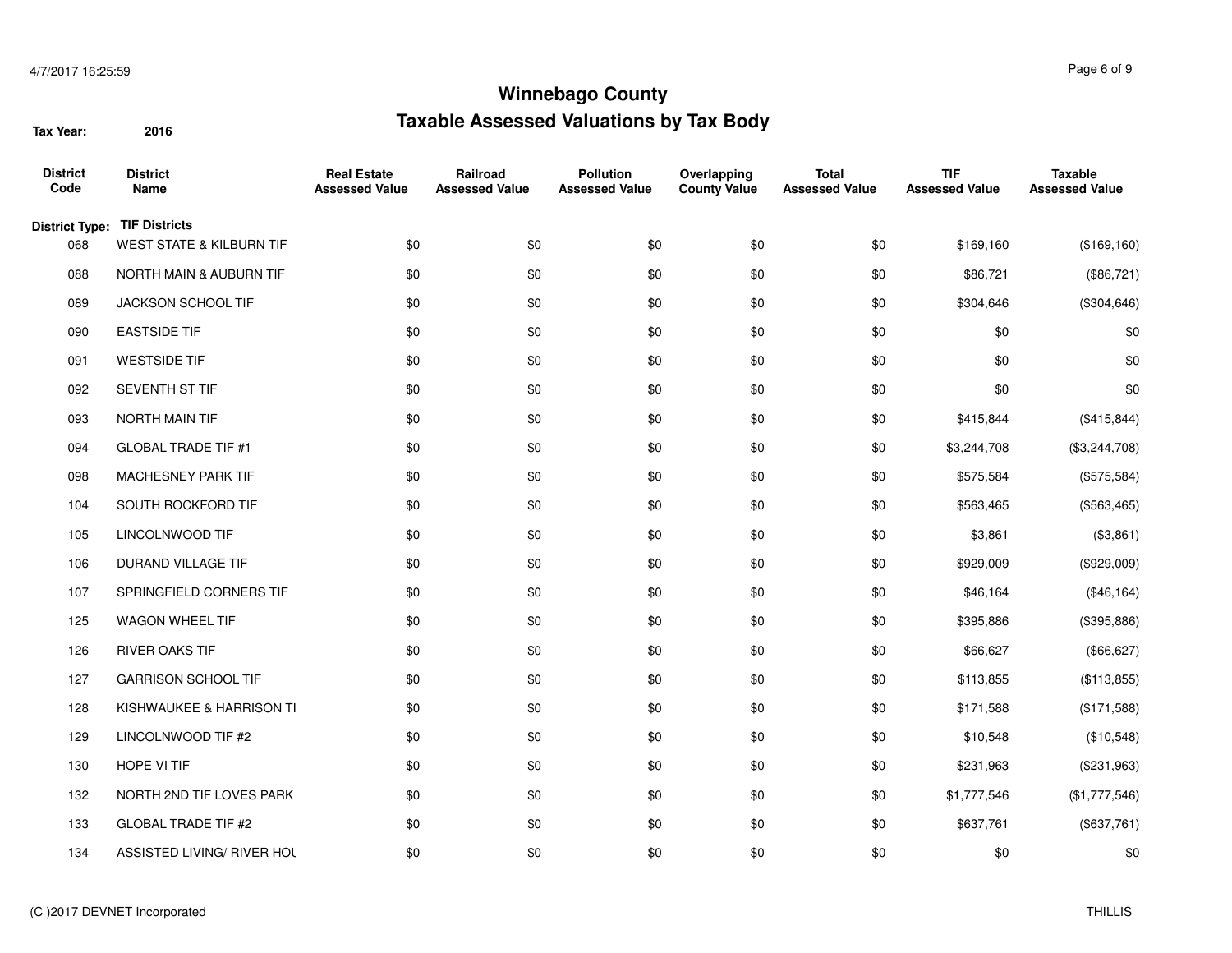| <b>District</b><br>Code | <b>District</b><br>Name       | <b>Real Estate</b><br><b>Assessed Value</b> | Railroad<br><b>Assessed Value</b> | <b>Pollution</b><br><b>Assessed Value</b> | Overlapping<br><b>County Value</b> | <b>Total</b><br><b>Assessed Value</b> | <b>TIF</b><br><b>Assessed Value</b> | <b>Taxable</b><br><b>Assessed Value</b> |
|-------------------------|-------------------------------|---------------------------------------------|-----------------------------------|-------------------------------------------|------------------------------------|---------------------------------------|-------------------------------------|-----------------------------------------|
| <b>District Type:</b>   | <b>TIF Districts</b>          |                                             |                                   |                                           |                                    |                                       |                                     |                                         |
| 135                     | NORTH 2ND TIF MACHESNEY       | \$0                                         | \$0                               | \$0                                       | \$0                                | \$0                                   | \$2,043,066                         | (\$2,043,066)                           |
| 137                     | <b>MAIN &amp; WHITMAN TIF</b> | \$0                                         | \$0                               | \$0                                       | \$0                                | \$0                                   | \$845,661                           | (\$845,661)                             |
| 138                     | <b>MIDTOWN TIF</b>            | \$0                                         | \$0                               | \$0                                       | \$0                                | \$0                                   | \$161,757                           | (\$161,757)                             |
| 139                     | KISHWAUKEE & HARRISON TI      | \$0                                         | \$0                               | \$0                                       | \$0                                | \$0                                   | \$0                                 | \$0                                     |
| 140                     | FORMER BELOIT CORP TIF        | \$0                                         | \$0                               | \$0                                       | \$0                                | \$0                                   | \$1,279,820                         | (\$1,279,820)                           |
| 141                     | <b>GLOBAL TRADE TIF #3</b>    | \$0                                         | \$0                               | \$0                                       | \$0                                | \$0                                   | \$784,564                           | (\$784,564)                             |
| 142                     | RIVER DISTRICT NORTH TIF      | \$0                                         | \$0                               | \$0                                       | \$0                                | \$0                                   | \$1,754,970                         | (\$1,754,970)                           |
| 143                     | <b>BROADWAY TIF</b>           | \$0                                         | \$0                               | \$0                                       | \$0                                | \$0                                   | \$266,316                           | (\$266,316)                             |
| 144                     | <b>EAST RIVER TIF</b>         | \$0                                         | \$0                               | \$0                                       | \$0                                | \$0                                   | \$1,018,526                         | (\$1,018,526)                           |
| 145                     | SUMNER ROAD / GROVE ST T      | \$0                                         | \$0                               | \$0                                       | \$0                                | \$0                                   | \$0                                 | \$0                                     |
| 146                     | LOVES PARK CORP CENTER        | \$0                                         | \$0                               | \$0                                       | \$0                                | \$0                                   | \$1,990,704                         | (\$1,990,704)                           |
| 147                     | <b>WESTSTONE TIF</b>          | \$0                                         | \$0                               | \$0                                       | \$0                                | \$0                                   | \$78,691                            | (\$78,691)                              |
| 148                     | NORTH WILLOW CREEK TIF        | \$0                                         | \$0                               | \$0                                       | \$0                                | \$0                                   | \$443,072                           | (\$443,072)                             |
| 149                     | SOUTH WILLOW CREEK TIF        | \$0                                         | \$0                               | \$0                                       | \$0                                | \$0                                   | \$2,032,173                         | (\$2,032,173)                           |
| 150                     | <b>GLOBAL TRADEPARK SOUTH</b> | \$0                                         | \$0                               | \$0                                       | \$0                                | \$0                                   | \$148,340                           | (\$148,340)                             |
| 151                     | I-39 / BAXTER ROAD TIF        | \$0                                         | \$0                               | \$0                                       | \$0                                | \$0                                   | \$103,226                           | (\$103,226)                             |
| 152                     | <b>ZENITH CUTTER TIF</b>      | \$0                                         | \$0                               | \$0                                       | \$0                                | \$0                                   | \$604,479                           | (\$604, 479)                            |
| 153                     | SPRING CREEK LAKES TIF        | \$0                                         | \$0                               | \$0                                       | \$0                                | \$0                                   | \$104,855                           | (\$104, 855)                            |
| 154                     | FORMER WARNER ELECTRIC        | \$0                                         | \$0                               | \$0                                       | \$0                                | \$0                                   | \$390,181                           | (\$390, 181)                            |
| 157                     | JEFFERSON / NORTH 3RD ST      | \$0                                         | \$0                               | \$0                                       | \$0                                | \$0                                   | \$46,187                            | (\$46, 187)                             |
| 159                     | MULFORD & EAST STATE STR      | \$0                                         | \$0                               | \$0                                       | \$0                                | \$0                                   | \$4,281,582                         | (\$4,281,582)                           |
| 164                     | AUBURN STREET TIF             | \$0                                         | \$0                               | \$0                                       | \$0                                | \$0                                   | \$1,075,339                         | (\$1,075,339)                           |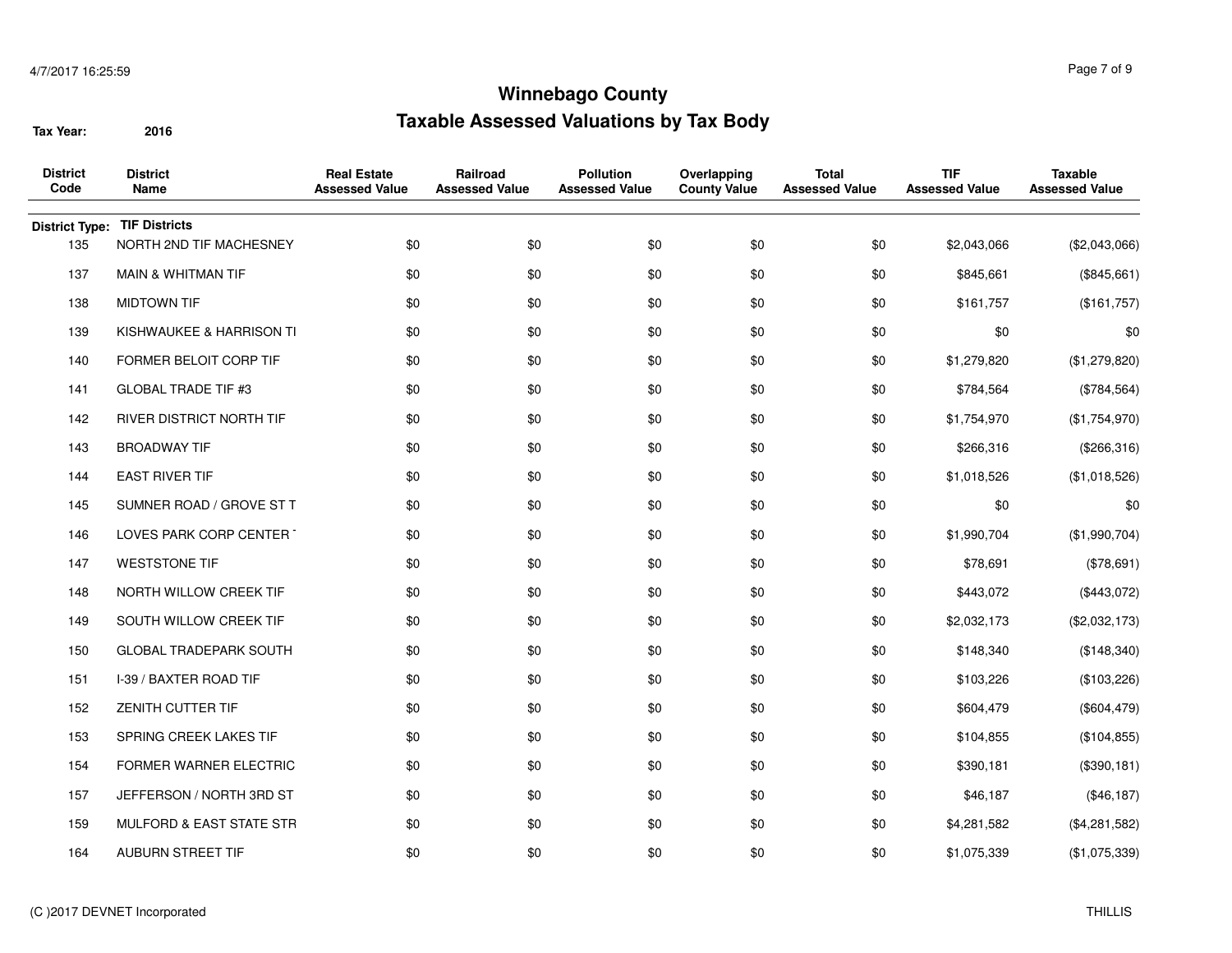| <b>District</b><br>Code        | <b>District</b><br>Name             | <b>Real Estate</b><br><b>Assessed Value</b> | Railroad<br><b>Assessed Value</b> | <b>Pollution</b><br><b>Assessed Value</b> | Overlapping<br><b>County Value</b> | <b>Total</b><br><b>Assessed Value</b> | <b>TIF</b><br><b>Assessed Value</b> | <b>Taxable</b><br><b>Assessed Value</b> |
|--------------------------------|-------------------------------------|---------------------------------------------|-----------------------------------|-------------------------------------------|------------------------------------|---------------------------------------|-------------------------------------|-----------------------------------------|
|                                | <b>District Type: TIF Districts</b> |                                             |                                   |                                           |                                    |                                       |                                     |                                         |
| 165                            | FOREST HILLS ROAD TIF               | \$0                                         | \$0                               | \$0                                       | \$0                                | \$0                                   | \$545,074                           | (\$545,074)                             |
| 166                            | <b>GARDNER / BLACKHAWK TIF</b>      | \$0                                         | \$0                               | \$0                                       | \$0                                | \$0                                   | \$6,325,473                         | (\$6,325,473)                           |
| 167                            | VILLAGE OF ROCKTON DOWN             | \$0                                         | \$0                               | \$0                                       | \$0                                | \$0                                   | \$3,587,227                         | (\$3,587,227)                           |
| <b>District Type Totals:</b>   |                                     | \$0                                         | \$0                               | \$0                                       | \$0                                | \$0                                   | \$41,803,215                        | (\$41,803,215)                          |
| <b>District Type: Township</b> |                                     |                                             |                                   |                                           |                                    |                                       |                                     |                                         |
| 003                            | <b>BURRITT TOWNSHIP</b>             | \$23,816,519                                | \$0                               | \$0                                       | \$0                                | \$23,816,519                          | \$0                                 | \$23,816,519                            |
| 004                            | CHERRY VALLEY TOWNSHIP              | \$256,215,862                               | \$1,650,291                       | \$0                                       | \$0                                | \$257,866,153                         | (\$24, 145)                         | \$257,890,298                           |
| 005                            | <b>DURAND TOWNSHIP</b>              | \$35,381,244                                | \$0                               | \$0                                       | \$0                                | \$35,381,244                          | (\$929,009)                         | \$36,310,253                            |
| 006                            | <b>HARLEM TOWNSHIP</b>              | \$545,718,048                               | \$0                               | \$0                                       | \$0                                | \$545,718,048                         | (\$6,022,096)                       | \$551,740,144                           |
| 007                            | <b>HARRISON TOWNSHIP</b>            | \$13,287,596                                | \$0                               | \$0                                       | \$0                                | \$13,287,596                          | \$0                                 | \$13,287,596                            |
| 008                            | <b>LAONA TOWNSHIP</b>               | \$32,407,747                                | \$0                               | \$0                                       | \$0                                | \$32,407,747                          | \$0                                 | \$32,407,747                            |
| 009                            | <b>OWEN TOWNSHIP</b>                | \$79,358,344                                | \$360,102                         | \$0                                       | \$0                                | \$79,718,446                          | \$0                                 | \$79,718,446                            |
| 010                            | PECATONICA TOWNSHIP                 | \$65,838,540                                | \$0                               | \$0                                       | \$0                                | \$65,838,540                          | \$0                                 | \$65,838,540                            |
| 011                            | ROCKFORD TOWNSHIP                   | \$1,715,563,405                             | \$4,541,778                       | \$0                                       | \$0                                | \$1,720,105,183                       | (\$22,849,378)                      | \$1,742,954,561                         |
| 012                            | ROCKTON TOWNSHIP                    | \$228,351,633                               | \$886,269                         | \$0                                       | \$0                                | \$229,237,902                         | (\$9,994,288)                       | \$239,232,190                           |
| 013                            | ROSCOE TOWNSHIP                     | \$427,091,127                               | \$629,087                         | \$0                                       | \$0                                | \$427,720,214                         | (\$1,984,299)                       | \$429,704,513                           |
| 014                            | SEWARD TOWNSHIP                     | \$23,096,246                                | \$901,139                         | \$0                                       | \$0                                | \$23,997,385                          | \$0                                 | \$23,997,385                            |
| 015                            | SHIRLAND TOWNSHIP                   | \$21,572,398                                | \$0                               | \$0                                       | \$0                                | \$21,572,398                          | \$0                                 | \$21,572,398                            |
| 016                            | WINNEBAGO TOWNSHIP                  | \$89,321,088                                | \$775,042                         | \$0                                       | \$0                                | \$90,096,130                          | \$0                                 | \$90,096,130                            |
| <b>District Type Totals:</b>   |                                     | \$3,557,019,797                             | \$9,743,708                       | \$0                                       | \$0                                | \$3,566,763,505                       | (\$41,803,215)                      | \$3,608,566,720                         |
|                                | <b>District Type: Unit Schools</b>  |                                             |                                   |                                           |                                    |                                       |                                     |                                         |
| 070                            | HARLEM SCHOOL DIST 122              | \$570,235,431                               | \$504,859                         | \$0                                       | \$0                                | \$570,740,290                         | (\$8,020,994)                       | \$578,761,284                           |
| 075                            | NORTH BOONE SD #200                 | \$912,702                                   | \$0                               | \$0                                       | \$134,536,784                      | \$135,449,486                         | \$0                                 | \$135,449,486                           |